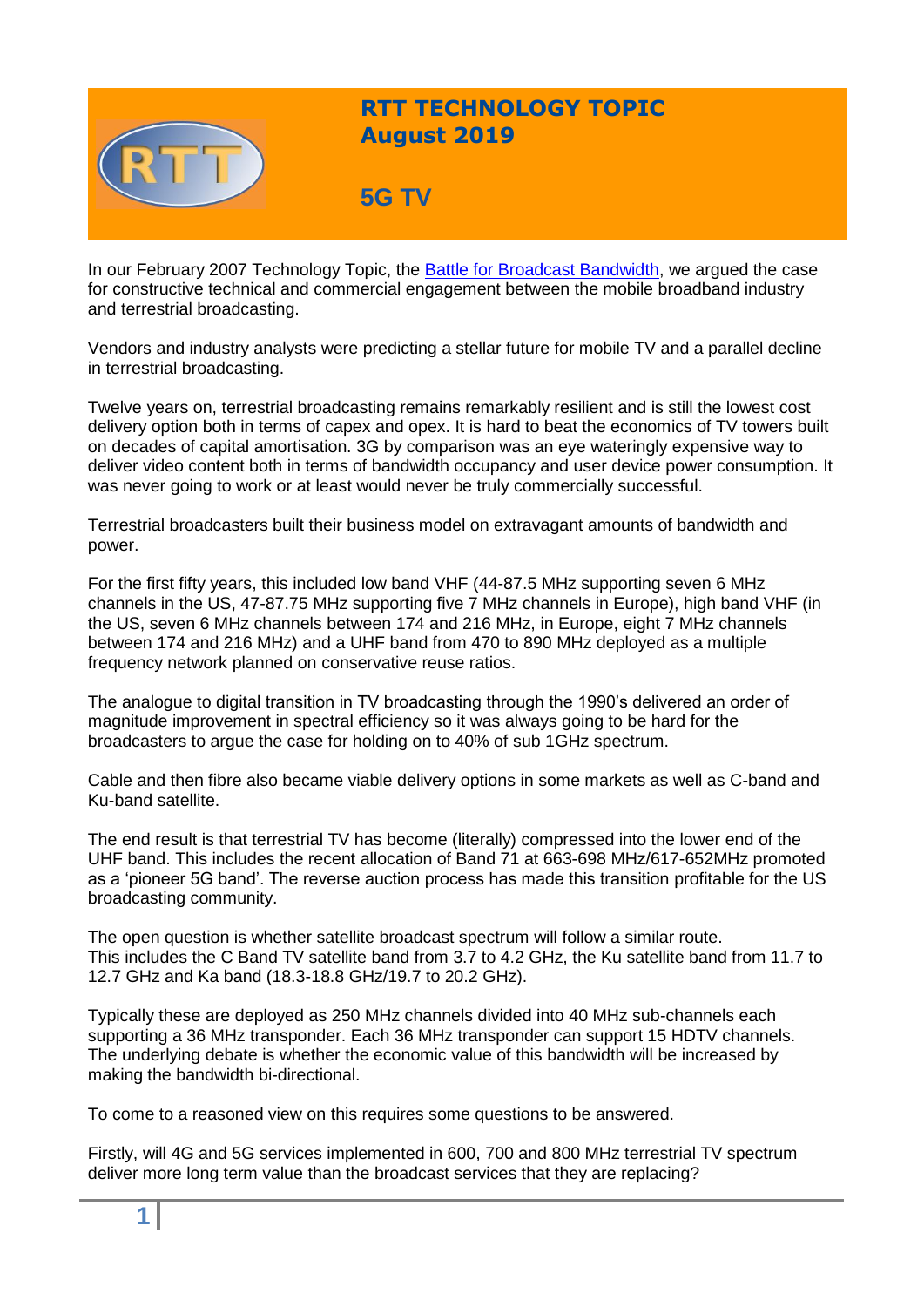The answer is probably yes though not in all markets.

Will 5G services implemented in C band, Ku and Ka-band satellite TV spectrum deliver more long term value than the broadcast services that they aim to replace?

This depends on the future economic value realisable from TV broadcasting. Rather bizarrely this is a function of screen size.

For the past twenty years the average size of TV screens has been growing at the rate of one inch per year.

In parallel, TV transmissions have transitioned from 2K (two thousand OFDM sub carriers) to 4K. 4K TV's were introduced in 2013 supporting 3840 by 2160 pixel resolution, more than adequate for 55 inch screens.

The 8K broadcasting standard was agreed in 2014 and test broadcasts started in 2016. The 2020 Olympics will be broadcast as an 8K transmission supporting 7680 by 4320 pixels delivered to 65 inch screens.

The bandwidth implications of this transition are profound. A standard definition TV broadcast can be encoded at a channel rate of 2.5 MBPS. 4K increases this to 25 MBPS and 8K increases this to 72 MBPS. There is an optional 120 KHz frame rate and a 10 or 12 bit depth (compared to 60 KHz and 8 bit for 2K).

Encoder/decoder efficiency could continue to improve but higher compression levels require higher flux densities so bandwidth occupancy is traded against power.

If you happen to be connected to fibre then this is not a problem but fibre is far from ubiquitous and although fibre costs have reduced, the cost of digging a hole has remained largely constant.

In many cases, satellites are therefore the most technically and commercially efficient delivery option.

It might be theoretically possible to support some band sharing between satellite TV broadcast and 5G but a number of factors make this presently unlikely.

In terms of satellite TV to 5G interference, higher flux densities will make coexistence harder. If implemented as TDD, 5G to satellite TV interference will be problematic.

Additionally, LEO and MEO operators are also deploying networks into the same bands, for example the OneWeb LEO Ku-band downlink between 10.7 and 12.7 GHz and the SES/O3b MEO Ka-band downlink between 17.70 and 20.2 GHz.

The FCC has also been petitioned to allow 12.2-12.7 GHz to be used for 5G by the MVDDS (Multi Channel Video Distribution Service) Coalition. Dish Networks as an active member of this advocacy group, supplies satellite TV in all three TV bands (C-band, Ku-band, Ka-Band) and has access rights to three terrestrial cellular bands, unpaired AWS-3 uplink spectrum (1695 MHz to 1710 MHz), H Block downlink spectrum (1995 to 2000 MHz)and AWS-4 spectrum (2000 MHz to 2020 MHz). In June 2016, 3GPP formally approved Band 70 which aggregates these terrestrial bands together.

The other pioneering bands identified within 3GPP for 5G are all in Ka-band, N257 at 26.5-29.5 GHz, N258 at 24.75-27.5 GHz, N259 at 31.8-33.4 GHz and N260 from 37-40 GHz. These are not satellite TV bands but are widely used by satellite operators for data delivery deployed typically as 250 MHz FDD duplex pass bands. These companies are understandingly less than enthusiastic about co sharing spectrum with 5G TDD terrestrial networks.